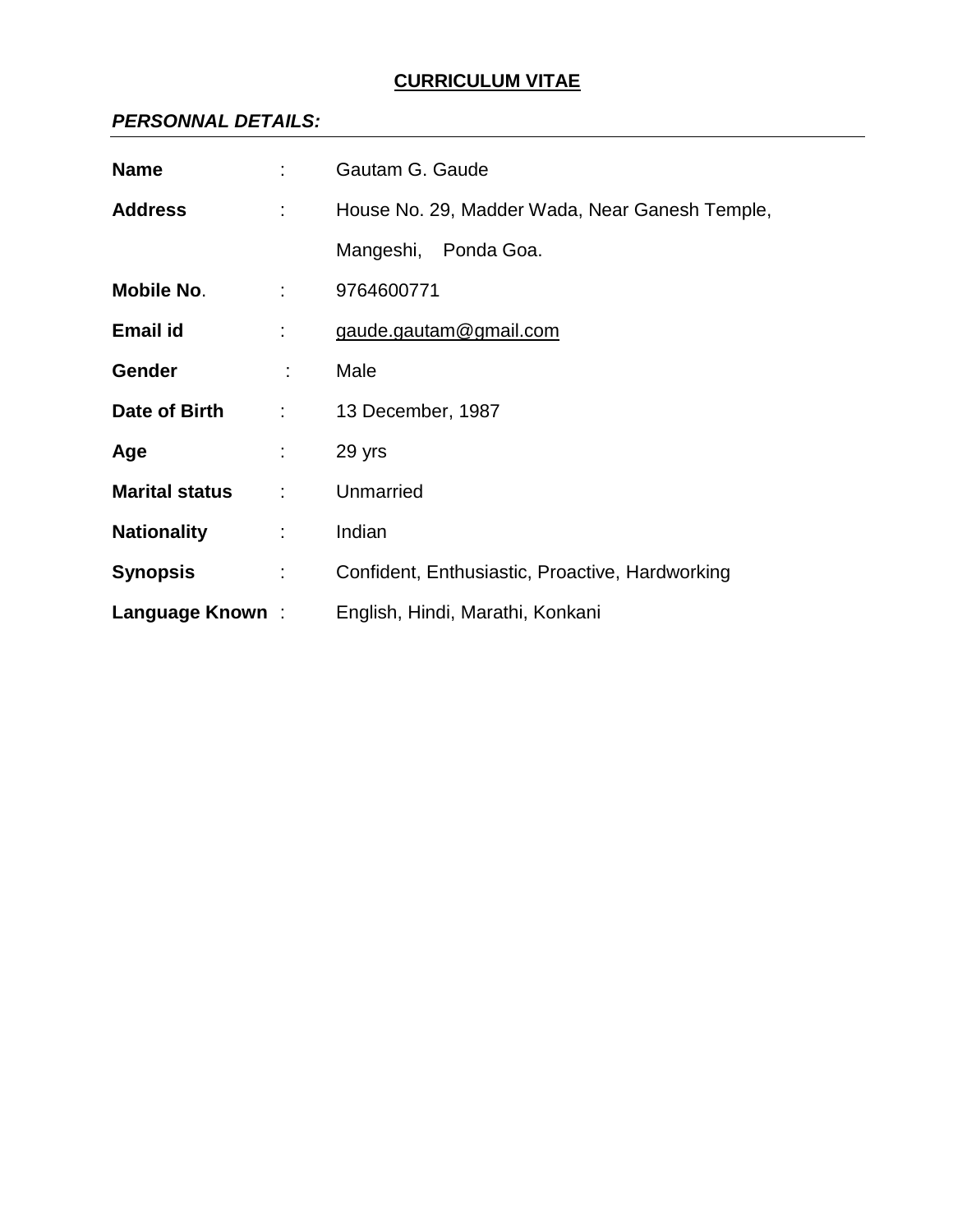# *EDUCATIONAL QUALIFICATION:*

| Sr.<br>No. | <b>Standard</b>                              | <b>Name of Institution</b>                                              | Board/<br><b>University</b>      | Year of<br><b>Passing</b> | $%$ of<br>marks | <b>Class</b>     |
|------------|----------------------------------------------|-------------------------------------------------------------------------|----------------------------------|---------------------------|-----------------|------------------|
| 1)         | S.S.C                                        | V.D. & S.V.Wagle High<br>School, Mangeshi-Goa                           | Goa<br><b>Board</b>              | March<br>2004             | 63%             | First            |
| 2)         | H.S.S.C<br>(Physics,<br>Chemistry,<br>Maths) | Ponda Educational<br>Society, Farmagudi,<br>Ponda- Goa                  | Goa<br><b>Board</b>              | March<br>2007             | 45.66<br>$\%$   | Second           |
| 3)         | <b>B.Sc</b><br>(Major<br>Chemistry)          | Govt. College of Arts,<br>Science and<br>Commerce, Sanqulim-<br>Goa     | Goa<br><b>University</b>         | April<br>2010             | 67.53<br>$\%$   | First            |
| 4)         | M.Sc<br>(Physical<br>Chemistry)              | <b>Goa University</b>                                                   | Goa<br><b>University</b>         | April<br>2012             | 59.20<br>$\%$   | Second           |
| 5)         | <b>B.Ed</b><br>(Maths &<br>Science)          | G.V.M's Dr. Dada<br>Vaidya college of<br>Education, Farmagudi-<br>Ponda | Goa<br><b>University</b>         | May<br>2014               | 71.56<br>$\%$   | Distinct-<br>ion |
| 6)         | M.Ed(RIE)                                    | Regional Institute of<br>Education, Bhopal                              | <b>Barkatullah</b><br>University | April<br>2015             | 72.0%           | First            |
| 7)         | PhD (Edu)                                    | Karnatak University,<br><b>Dharwad</b>                                  | Karnatak<br>University           | Pursuing                  |                 |                  |

## *OTHER QUALIFICATIONS:*

- Qualified *NET (JRF)* in Education, June 2015
- Qualified *SET* in Education, September 2015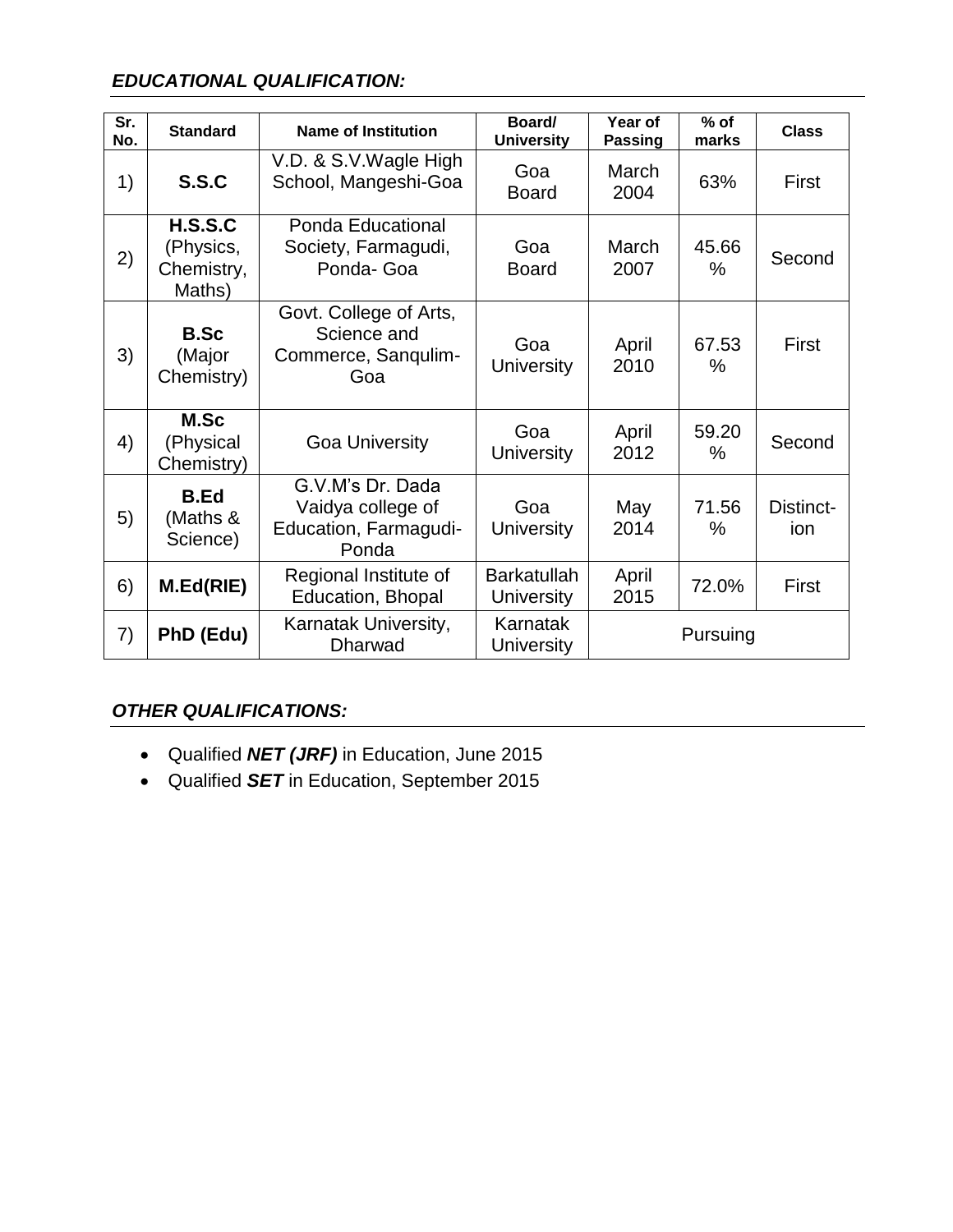- Worked as Assistant Professor in Foundation course in G.V.M's Dr. Dada Vaidya college of Education, Farmagudi- Ponda, Goa on contract basis from dated 01/09/2016 to 31/04/2017
- Worked as Assistant Professor in Foundation course in P.E.S's College of Education Farmagudi- Ponda, Goa from dated 02/11/2015 to 31/04/2016
- Worked on lecture basis in P.E.S's College of Education, Farmagudi- Ponda,Goa from dated 06/06/2016 to 31/08/2016

### *NATIONAL SEMINAR:*

 Presented a paper entitled *"Information Literacy for Teacher Education"* held on 11<sup>th</sup> April 2015 at GVM's Dr. Dada Vaidya College of Education, Ponda-Goa

### *WORKSHOPS ATTENDED:*

- Two days **Orientation Programme for Academic Counsellors of B.Ed Programme** organized by IGNOU Regional Centre, Panaji dated Aug. 2016.
- Two days **National Education Conference (NEC – 2005)** organized by Deptt. of B.Ed course, Barkatullah University, Bhopal (M.P)
- Two days *pre-school in photocatalysis* at the National Centre for Catalysis Research, IIT Madras
- *Folk music and folk dance* organized by Directorate of Art & Culture, Government of Goa and West Zone Cultural Centre, Udaipur.

### *PROJECT/DISSERTATION:*

- M.Sc: Synthesis and Characterizations of metal and metal oxide nanoparticles.
- B.Sc: Study on surfactants
- M.Ed: Effectiveness of constructivist approach on mathematics achievement of class VII students

### *SKILLS AND PROFICIENCIES:*

- Worked as QC Officer in Merck Pharmaceutical company, Usgao.
- *Volunteer* in the 3rd *Lusofonia Games*, Goa 2014
- Hardware and networking in computer
- Brackish water fish and prawn farming